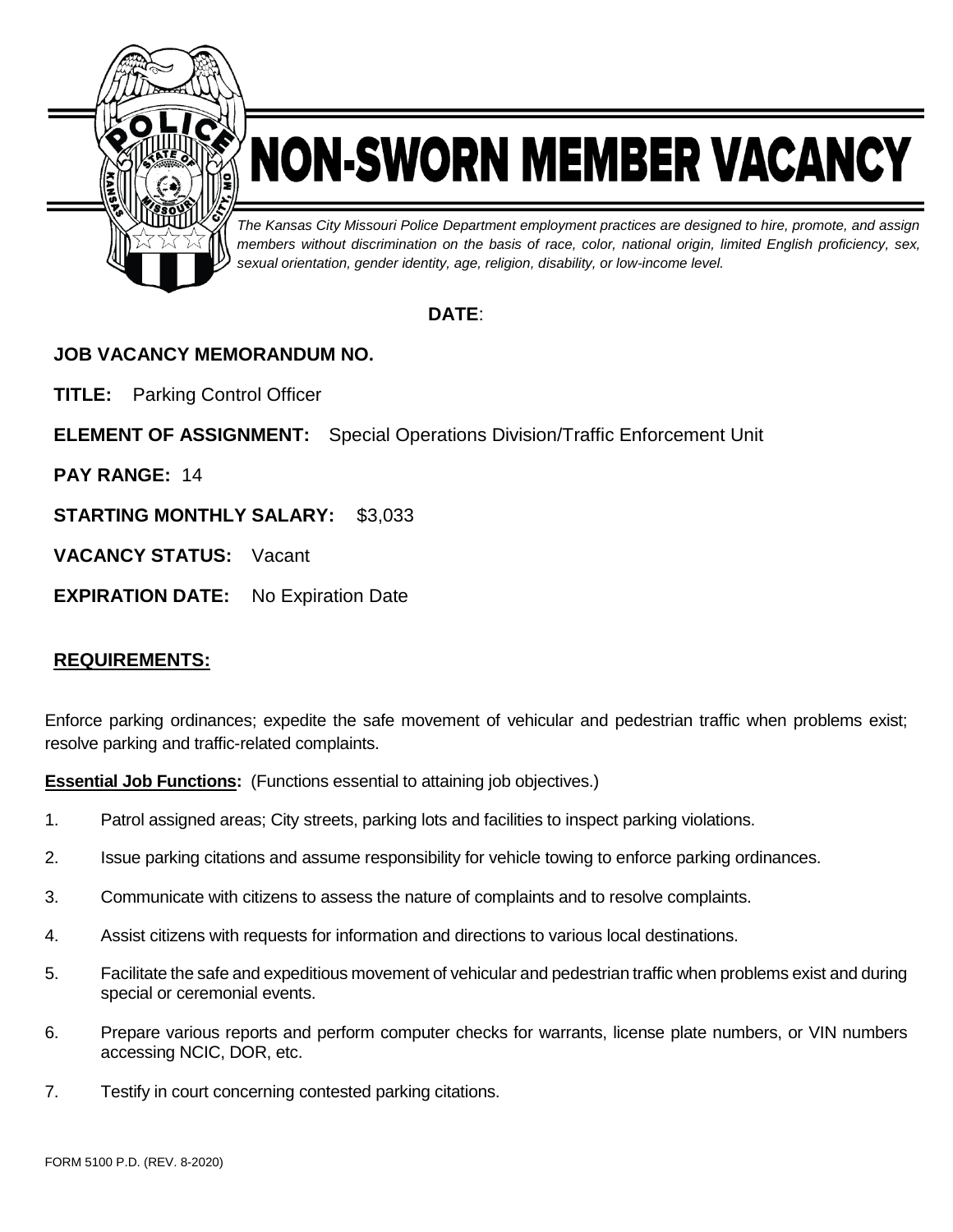- 8. Maintain reliable and predictable attendance. Must have the ability to respond to work during all types of inclement weather and be capable of working flexible hours and/or weekends on short notice and conduct department-wide transfers to various elements throughout the city on a daily basis.
- 9. Must be self-motivated and able to work with little to no supervision.
- 10. Must have the ability to work outside in all types of inclement weather conditions.
- 11. Perform related duties as required.
- 12. This class specification should not be interpreted as all inclusive. It is intended to identify the essential functions and requirements of this job. Incumbents may be requested to perform job-related responsibilities and tasks other than those stated in this specification. Any essential function or requirement of this class will be evaluated as necessary should an incumbent/applicant be unable to perform the function or requirement due to a disability as defined by the Americans with Disabilities Act (ADA) as amended by the Amendments Act of 2008 (ADAAA); and the Missouri Human Rights Act (MHRA).

#### **Job Standards:** (Minimum qualifications needed to perform essential functions.)

To successfully perform the essential functions of the position, the incumbent must:

- possess a high school diploma or equivalent;
- possess a valid driver's license;
- take and pass the department's drivers course;
- possess the skills and abilities to operate a department vehicle within specified procedures and department standards;
- have knowledge of the geography of the city and of municipal ordinances pertaining to parking violations; and
- have the ability to communicate with the public under stressful conditions.

#### Physical Requirements: Incumbent is required to:

- stand and/or walk for prolonged periods;
- stand in the street to direct traffic;
- have hand/finger dexterity and speech/hearing to operate a two-way radio and telephone;
- have the physical agility to safely operate a motor vehicle in normal traffic;
- have the ability to hear well enough to understand conversation in a noisy environment, such as near traffic and to identify the location and direction of vehicles in motion;
- have near vision sufficient to accurately read automobile license plates or inspection stickers and to read and write various written and machine-generated documents;
- have far vision sufficient to operate department vehicles, read license plates on automobiles in motion, etc.;
- have color vision to distinguish color of vehicle cited for violation and to describe apparel of subjects;
- be sprayed and trained on how to properly use Oleoresin Capsicum Spray; and
- wear all department issued equipment and uniforms.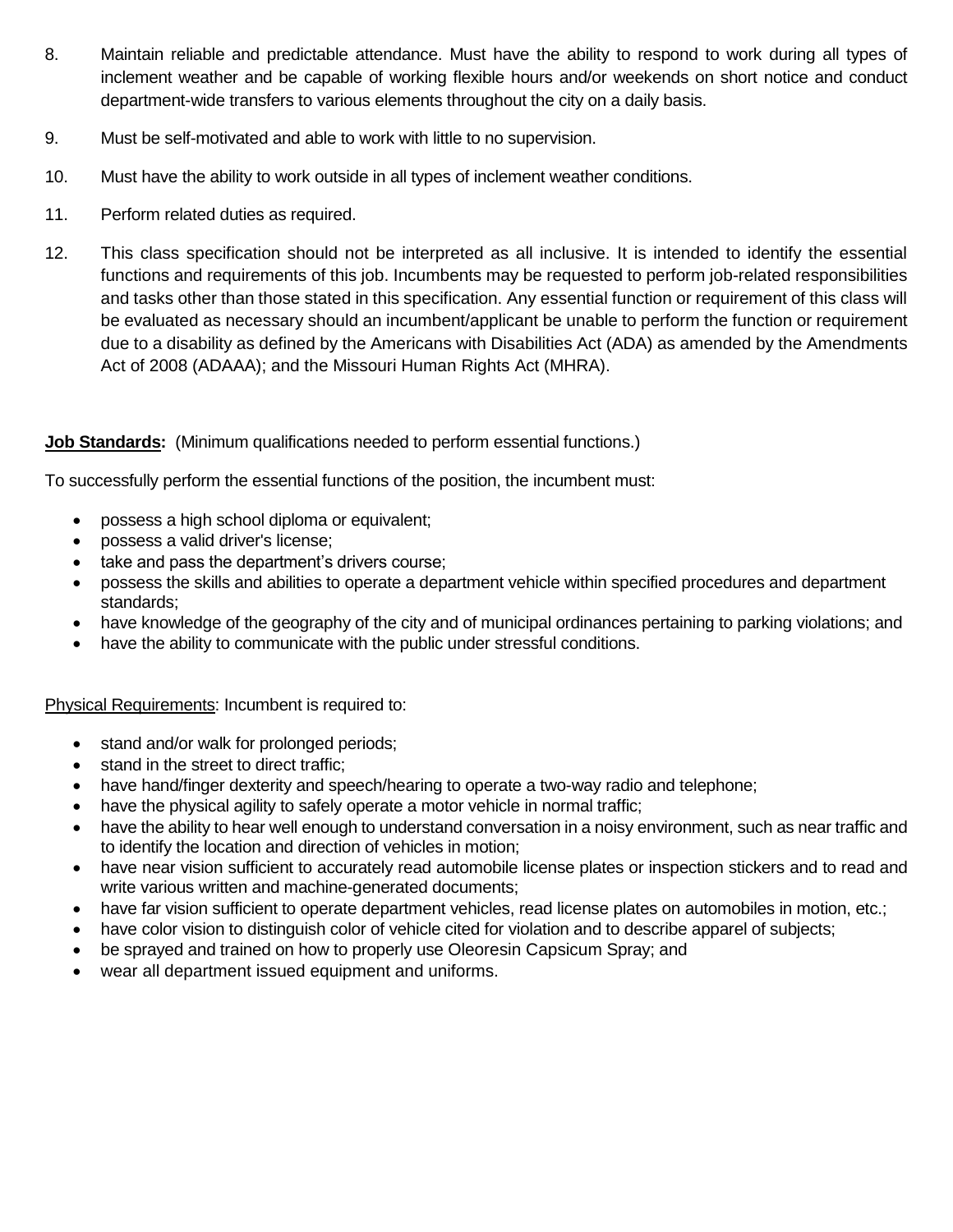| <b>ACTIVITY</b> | <b>FREQUENCY</b> | <b>DESCRIPTION</b>                           |
|-----------------|------------------|----------------------------------------------|
| Standing        | Constant         | Even and uneven surfaces                     |
| Walking         | Constant         | Even and uneven surfaces                     |
| Running         | Occasional       | Even and uneven surfaces                     |
| Sitting         | Constant         | Motor vehicle operation                      |
| Driving         | Constant         | Motor vehicle operation                      |
| Bending         | Frequent         | Various postures required to complete duties |
| Stooping        | Frequent         | Various postures required to complete duties |
| Twisting        | Frequent         | Both in and out of vehicle                   |
| Kneeling        | Frequent         | Various postures to complete duties          |
| <b>Stairs</b>   | Occasional       | Various environments encountered             |

## **LIFTING**

| <b>WEIGHT</b> | <b>FREQUENCY</b><br><b>DURATION</b> | <b>HEIGHT</b>  | <b>DESCRIPTION</b>  |
|---------------|-------------------------------------|----------------|---------------------|
| Up to 25 lbs. | Dccasional                          | Floor to chest | Miscellaneous items |

#### **PUSHING/PULLING**

| <b>PUSHING/PULLING</b>       | <b>FORCE</b>         | <b>FREQUENCY</b><br><b>DURATION</b> | <b>DESCRIPTION</b> |  |
|------------------------------|----------------------|-------------------------------------|--------------------|--|
| <b>Pushing &amp; Pulling</b> | Varies up to 35 lbs. | Occasional                          | Type III barricade |  |

#### **REACHING**

| <b>REACHING</b>             | <b>DURATION</b>           | <b>DESCRIPTION</b>                       |
|-----------------------------|---------------------------|------------------------------------------|
| Above shoulder              | Occasionally – frequently | Various activities require this activity |
| At shoulder level           | Occasionally – frequently | Various activities require this activity |
| <b>Below shoulder level</b> | Occasionally – frequently | Various activities require this activity |

**Job Location:** (Place where work is performed.)

Position operates outside approximately 100% of the time.

**Equipment:** (Machines, devices, tools, etc., used in job performance.)

- Motor vehicle
- Computer
- Police radio
- Traffic signal control boxes
- Cell phone
- E-Ticket Machine
- Oleoresin Capsicum Spray
- Copier/Scanner/Fax

**The preceding job description has been designed to indicate the general nature and level of work performed by incumbents within this classification. It is not designed to contain or be interpreted as a comprehensive inventory of all duties, responsibilities, and qualifications required of incumbents assigned to the Parking Control Officer job**